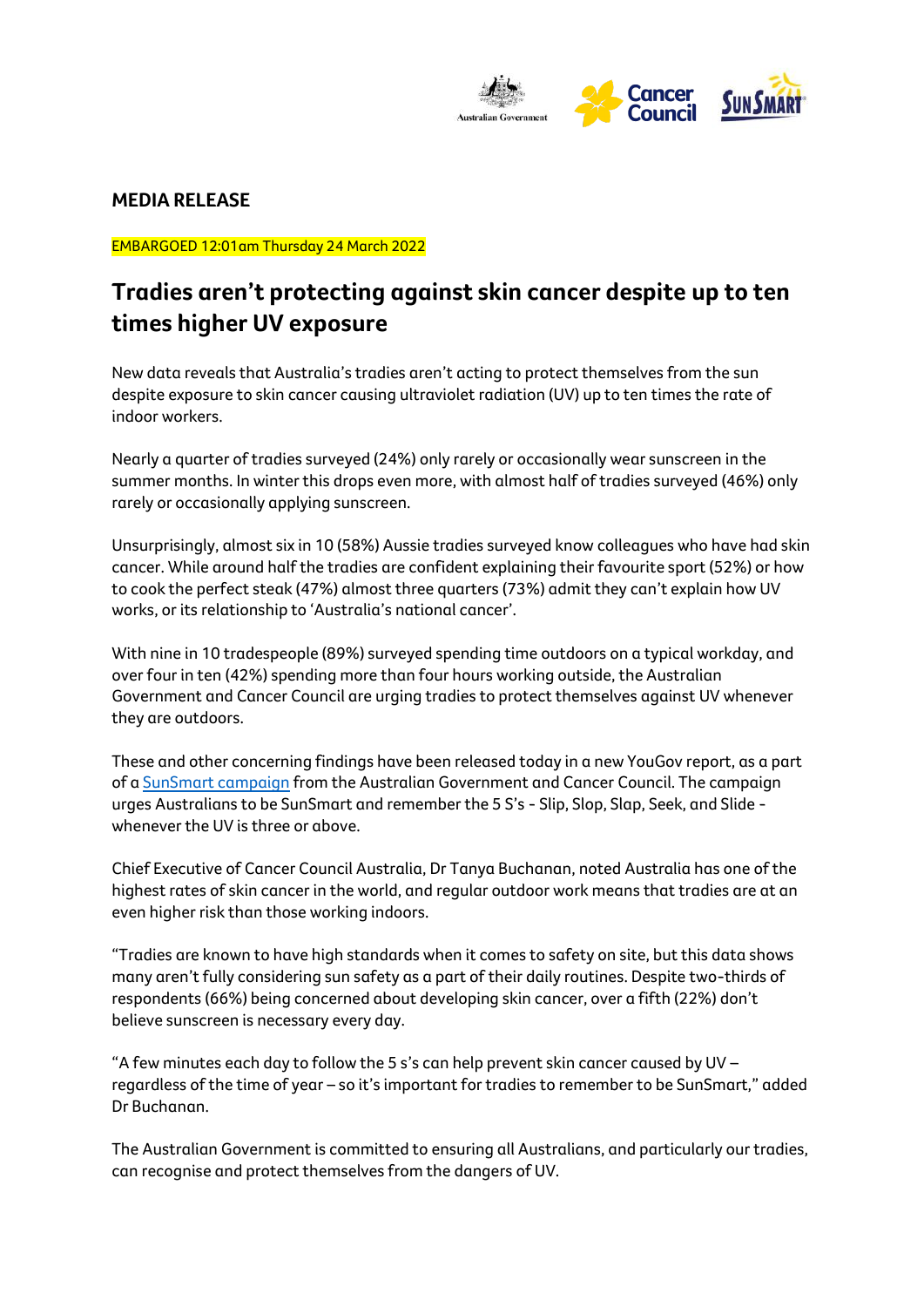

"The Australian Government has invested in this Cancer Council campaign to help remind Australians of the 5 S's – only two more than the vintage Slip, Slop, Slap, and give tradies and tradie organisations the tools they need to protect themselves from the dangers of UV," the Minister for Health, Greg Hunt said.

A free *SunSmart Tradie Toolbox* has been developed for tradies to refer to before they head onto job sites and throughout the day, with SunSmart messaging that can be quickly and easily downloaded and displayed next to safety signage on job sites.

Activates Construction owners Adam and Tarah Hastie welcomed the addition of the SunSmart Tradie Toolbox, saying some simple messaging for tradies to see each day as they arrived on site was something everyone in the building and construction industry could support.

"It's so important to make sure your hat, sunnies and sunscreen are packed as part of your everyday routine before you head off to work," Mr Hastie said. "I'm constantly reminding myself and my trades to be careful and remember that safety comes first on-site – and that includes being SunSmart."

Mrs Hastie added that there was a range of ages, backgrounds, and personalities across Activates job sites, but the common theme of safety was non-negotiable.

"We take our work seriously and we have fun along the way, but above all, we want to see everyone arrive and leave work safely. A few minutes each day re-applying sunscreen or putting on some sunnies goes a long way to keeping you safe now and in the future."

Currently, two in three Australians will be diagnosed with skin cancer in their lifetime.

In 2021, it was estimated 16,878 people would be diagnosed with melanoma and approximately 1,400 Australians lose their lives to melanoma each year. Without action, between now and 2030, more than 14,000 Australians will lose their lives to melanoma.

The digital tradie toolbox is available to download from [www.cancer.org.au/go/sunsmart-tradie](http://www.cancer.org.au/go/sunsmart-tradie-toolbox)[toolbox](http://www.cancer.org.au/go/sunsmart-tradie-toolbox) with information and reminders of the five S's that can be easily used on job sites, next to existing safety messaging. Tradies – and all Australians – are also encouraged to download the free [SunSmart App](https://www.myuv.com.au/tools-and-links/?gclid=CjwKCAiAvaGRBhBlEiwAiY-yMGhZtJ8szPfCthhXQSGohV6tSiOH9v-tuo4cUJ0O-Bri_e94XW89YxoC1WsQAvD_BwE&gclsrc=aw.ds) to check the UV in their local area.

The announcement of the digital tradie toolbox is the latest awareness program as part of a national skin cancer prevention campaign funded by the Australian Government, encouraging Australians to Slip, Slop, Slap, Seek and Slide whenever the UV is three or above.

For more information, head to [www.cancer.org.au](http://www.cancer.org.au/) o[r www.myuv.com.au](http://www.myuv.com.au/)

#### **YouGov research highlights**

From the 600 tradespeople surveyed: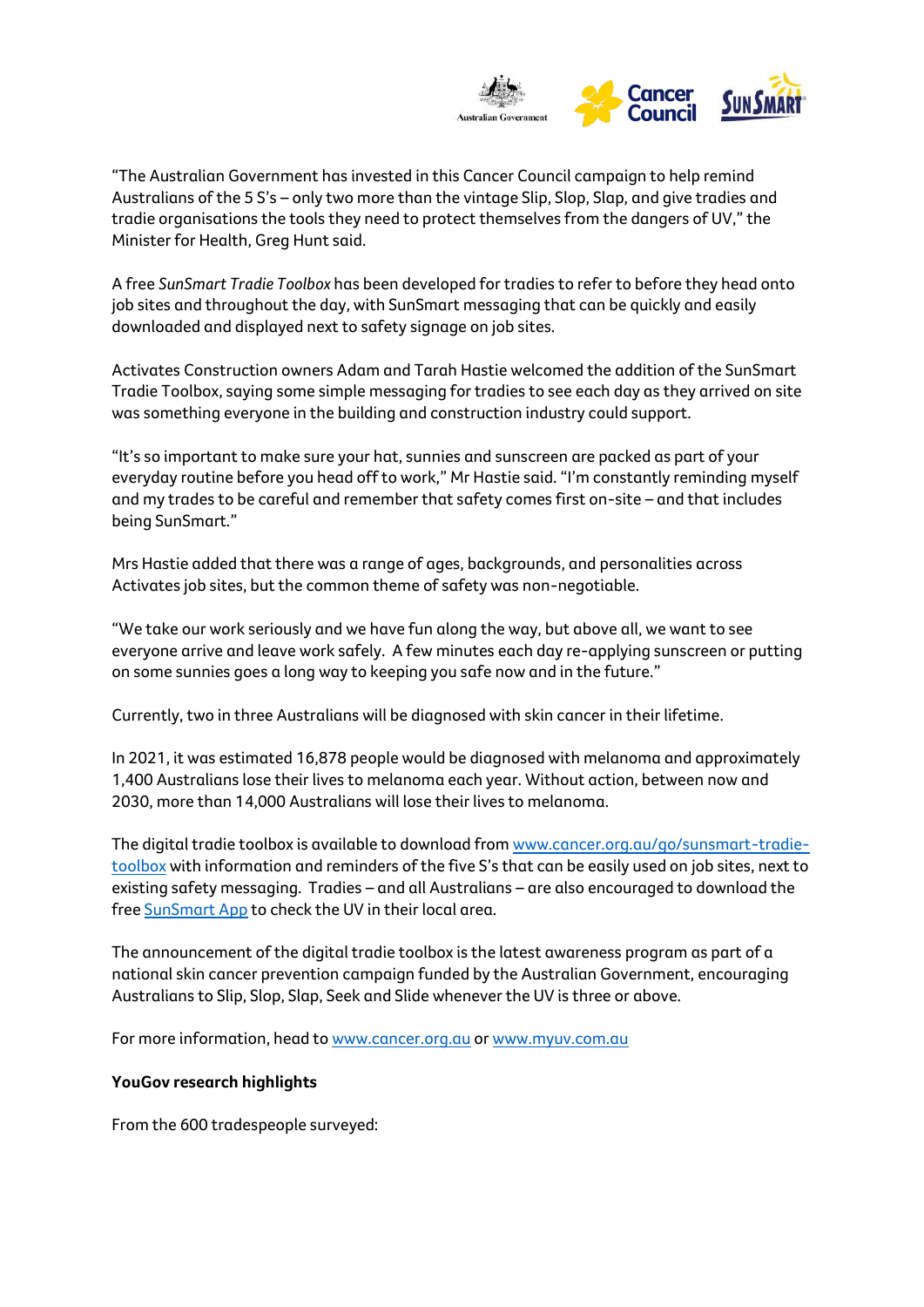

- o 89% spend time outdoors on a typical workday, with 42% of those spending more than four hours working outside. Amongst the 89% - QLD tradies (49%) and NSW tradies (44%) are more likely to spend more than four hours outdoors as part of their job compared to SA tradies (44%).
- o 96% have at least heard of the 'UV index' but only 27% felt confident explaining how UV works and at what level to protect themselves. Instead, they're more confident explaining the rules of their favourite sport (52%), how to cook a perfect steak on the barbecue (47%), and how to set up the surround sound for their TV (40%).
- o Only 69% of tradies surveyed from NSW and 70% in QLD said they were very, or somewhat, aware of the UV Index and check it. Compared to 77% in VIC, 84% in WA and 87% in SA.
- $\circ$  83% of those who were very/somewhat aware of the UV Index were not able to correctly identify the sun protection needed when UV levels hit 3 or above.
- $\circ$  34% have either been treated for skin cancer or another suspicious spot themselves and 58% knew of other tradespeople who have had skin cancer. Of those who live in QLD, most (67%) know other tradespeople who have had skin cancer compared to those from NSW (54%) and SA (50%). Many QLD tradies surveyed (60%) are also very/somewhat concerned about developing skin cancer.
- $\circ$  46% say they rarely/occasionally wear sunscreen during the winter months, and 50% say they only rarely/occasionally wear sunscreen on days that are cloudy or overcast despite the fact the UV radiation can be high on cool or cold days. During summer months, 25% of tradies surveyed say they rarely/occasionally wear sunscreen when working outdoors. For those that do wear sunscreen when working outdoors, 16% say they never reapply throughout the day.
- $\circ$  50% say the main reason they don't wear sunscreen is they forget to put it on, 22% say they don't believe it's necessary every day, 21% day it's too greasy for them, and 18% say it's an inconvenience.
- o 27% of tradies surveyed say that sun safety isn't encouraged by their employer on their worksite.

### **About the YouGov research**

This study was conducted by independent market research firm YouGov between 22nd February and 2nd March 2022.

The sample comprised of 600 Australian tradespersons aged 18 years and older. Respondents included builders, electricians, carpenters, plumbers, landscapers, roofers, project managers, surveyors, and architects.

#### **Additional resources**